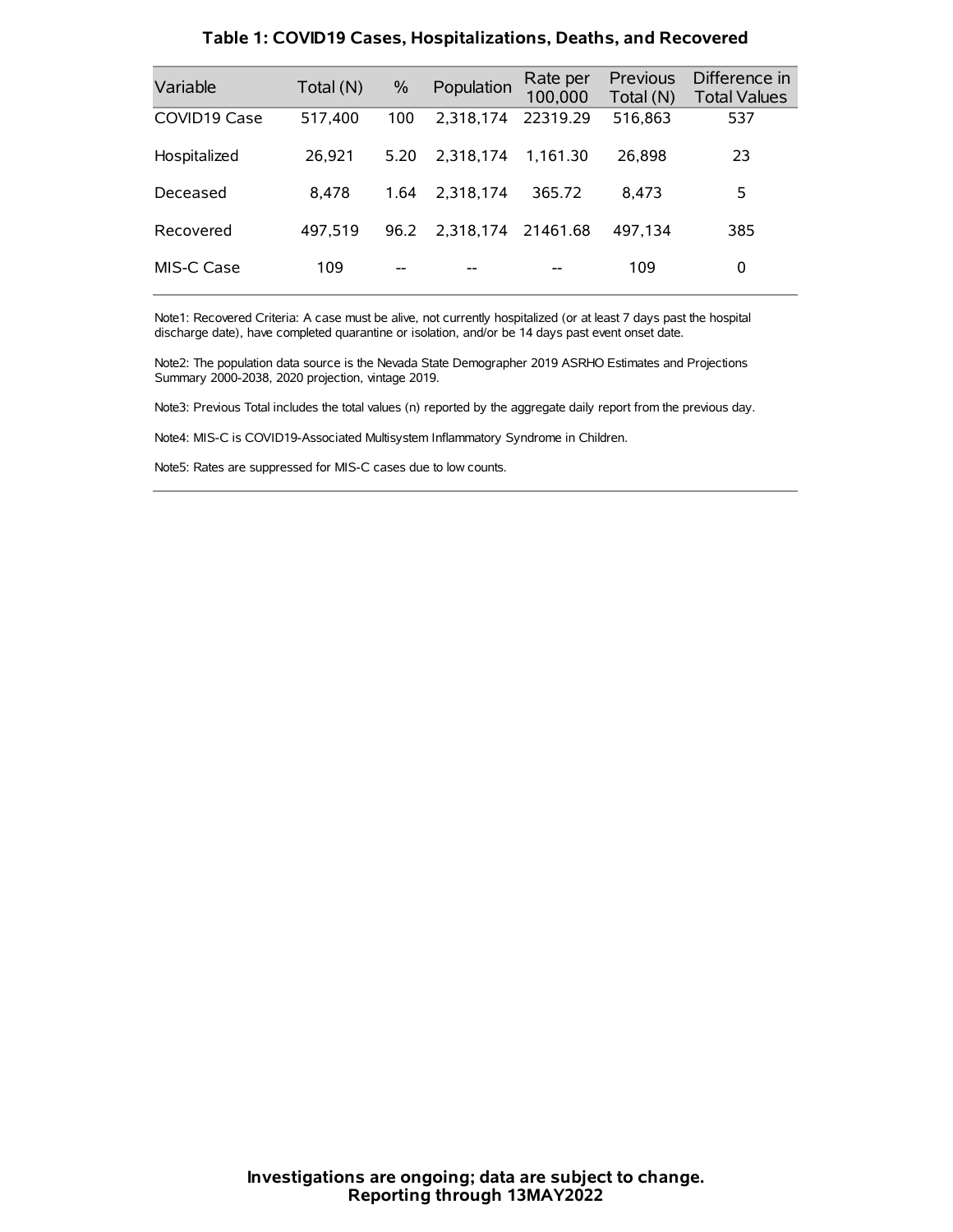# **Table 2: COVID19 Cases**

| Variable                     | Outcome                           | $\mathsf{N}$ | $\%$ | Population           | Rate per<br>100,000 |
|------------------------------|-----------------------------------|--------------|------|----------------------|---------------------|
| Age Categories               | Aged 4 or less                    | 13267        | 2.56 | 149,165              | 8894.2              |
|                              | Aged 5 to 17                      | 63925        | 12.4 | 406,595              | 15722               |
|                              | Aged 18 to 24                     | 59282        | 11.5 | 216,762              | 27349               |
|                              | Aged 25 to 49                     | 231110       | 44.7 | 803,732              | 28755               |
|                              | Aged 50 to 64                     | 95647        | 18.5 | 423,461              | 22587               |
|                              | Aged 64+                          | 54022        | 10.4 | 318,459              | 16964               |
|                              | Unknown                           | 147          | 0.03 |                      |                     |
| <b>Birth Sex</b>             | Female                            | 268106       | 51.8 | 1,160,285            | 23107               |
|                              | Male                              | 245060       | 47.4 | 1,157,889            | 21164               |
|                              | Unknown                           | 4234         | 0.82 |                      |                     |
| Race/Ethnicity               | Hispanic                          | 147506       | 28.5 | 763,053              | 19331               |
|                              | White                             | 134521       | 26.0 | 1,006,929            | 13360               |
|                              | <b>Black</b>                      | 49064        | 9.48 | 262,671              | 18679               |
|                              | Asian or Pacific Islander         | 43254        | 8.36 | 270,209              | 16008               |
|                              | American Indian, Eskimo, or Aleut | 685          | 0.13 | 15,311               | 4473.8              |
|                              | Other                             | 38121        | 7.37 | $\ddot{\phantom{a}}$ |                     |
|                              | Unknown                           | 104249       | 20.1 |                      |                     |
| Underlying Medical Condition | Yes                               | 80516        | 15.6 |                      |                     |
|                              | No/Unknown                        | 436884       | 84.4 |                      |                     |

Note1: Breakdown of Race is exlusively non-Hispanic.

Note2: Underlying Medical Condition is any identified health condition.

Note3: The population data source is the Nevada State Demographer 2019 ASRHO Estimates and Projections Summary 2000-2038, 2020 projection, vintage 2019.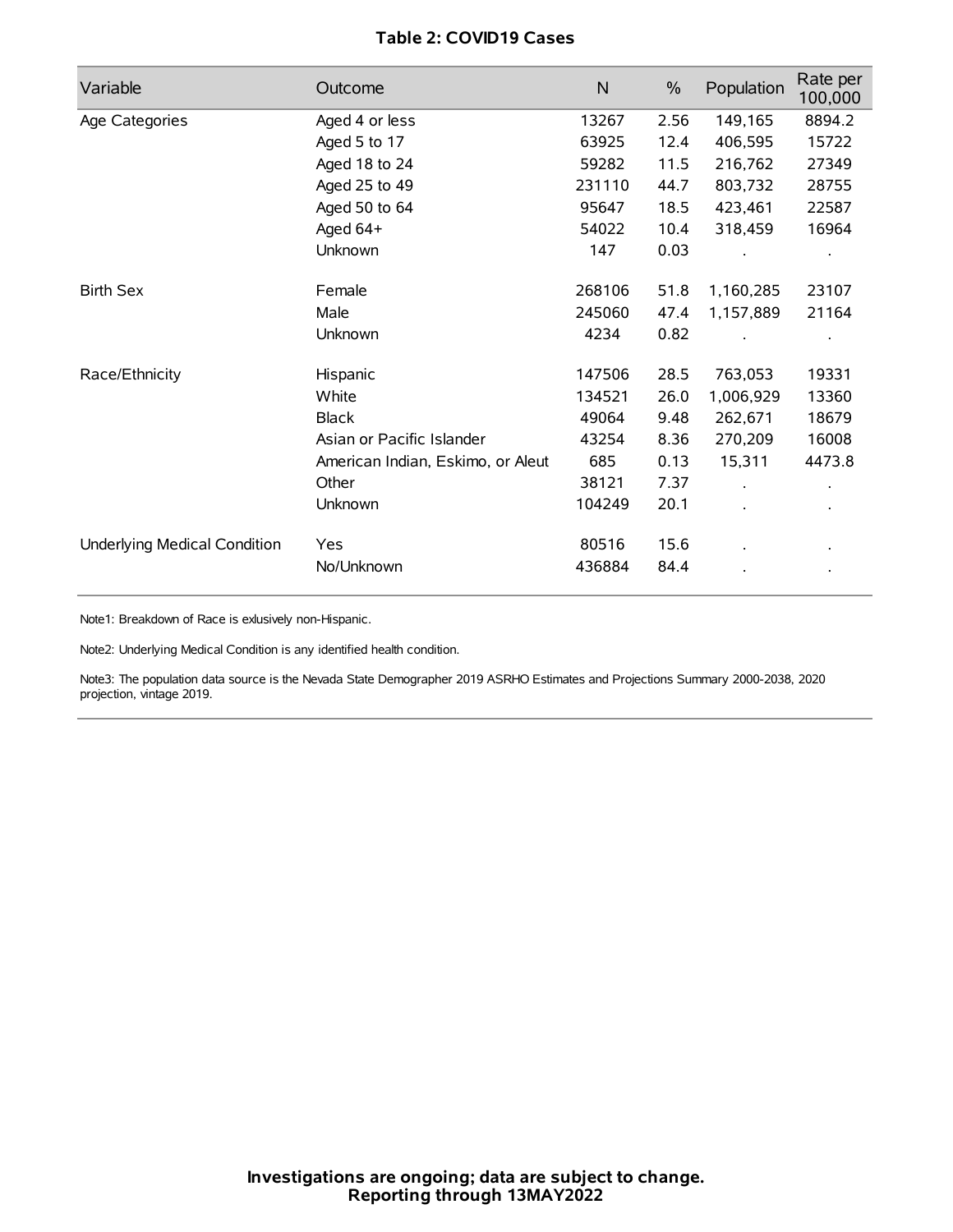| Variable         | Outcome                           | $\mathsf{N}$ | $\%$ | Population | Rate per<br>100,000 |
|------------------|-----------------------------------|--------------|------|------------|---------------------|
| Age Categories   | Aged 4 or less                    | 254          | 0.9  | 149,165    | 170.28              |
|                  | Aged 5 to 17                      | 354          | 1.3  | 406,595    | 87.06               |
|                  | Aged 18 to 24                     | 581          | 2.2  | 216,762    | 268.04              |
|                  | Aged 25 to 49                     | 6339         | 23.5 | 803,732    | 788.70              |
|                  | Aged 50 to 64                     | 7326         | 27.2 | 423,461    | 1730.0              |
|                  | Aged 64+                          | 12065        | 44.8 | 318,459    | 3788.6              |
|                  | Unknown                           | 2            | 0.0  |            | --                  |
| <b>Birth Sex</b> | Female                            | 12033        | 44.7 | 1,160,285  | 1037.1              |
|                  | Male                              | 14850        | 55.2 | 1,157,889  | 1282.5              |
|                  | Unknown                           | 38           | 0.1  |            |                     |
| Race/Ethnicity   | Hispanic                          | 7058         | 26.2 | 763,053    | 924.97              |
|                  | White                             | 10465        | 38.9 | 1,006,929  | 1039.3              |
|                  | <b>Black</b>                      | 3832         | 14.2 | 262,671    | 1458.9              |
|                  | Asian or Pacific Islander         | 2763         | 10.3 | 270,209    | 1022.5              |
|                  | American Indian, Eskimo, or Aleut | 66           | 0.2  | 15,311     | 431.05              |
|                  | Other                             | 1059         | 3.9  |            |                     |
|                  | Unknown                           | 1678         | 6.2  |            |                     |

# **Table 3: COVID19 Hospitalizations - General Characteristics**

Note1: Breakdown of Race is exlusively non-Hispanic.

Note2: The population data source is the Nevada State Demographer 2019 ASRHO Estimates and Projections Summary 2000-2038, 2020 projection, vintage 2019.

Note3: Rates for categories with fewer than 12 cases are suppressed due to high relative standard error.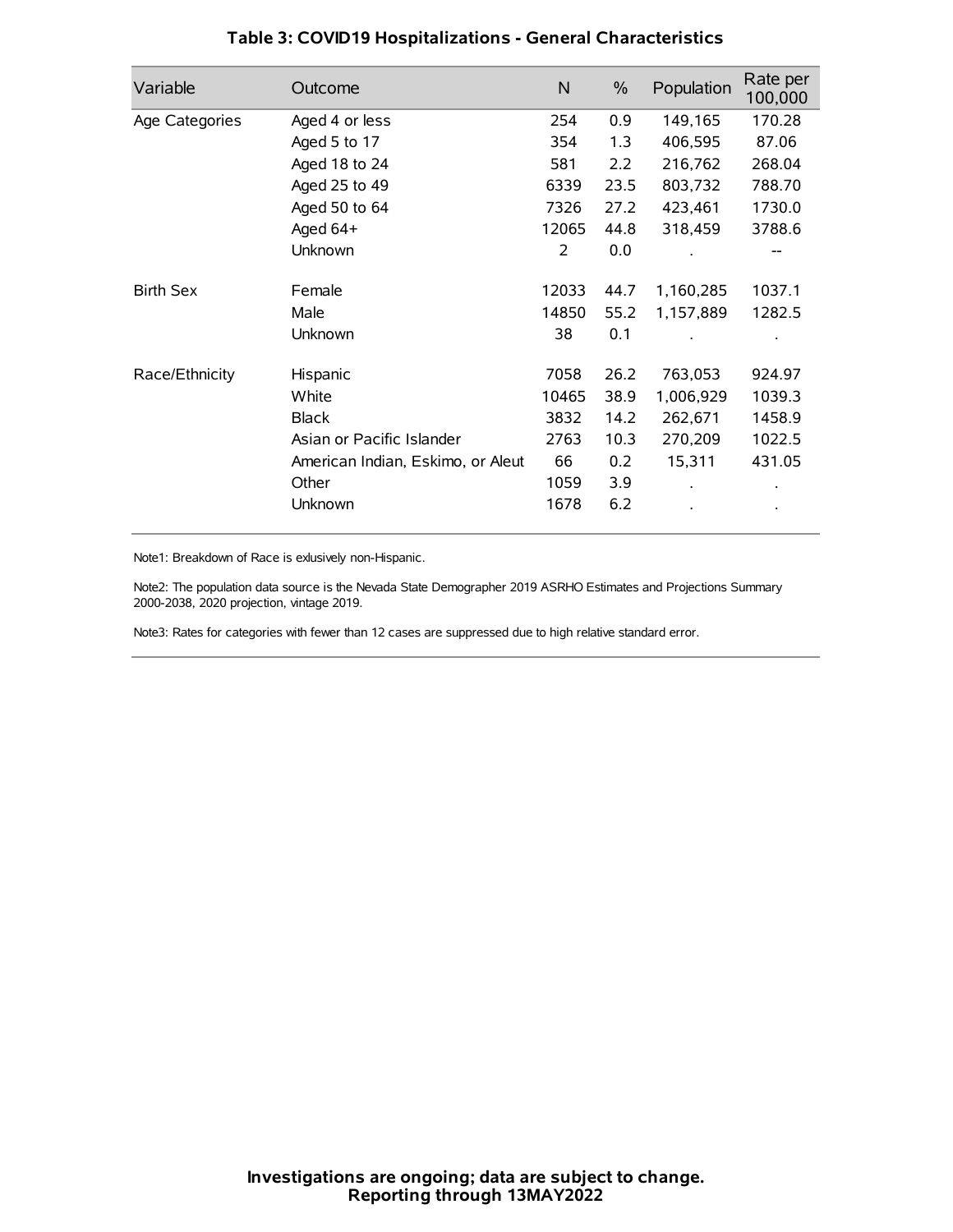| Variable                            | Outcome   | N     | $\frac{0}{0}$ |
|-------------------------------------|-----------|-------|---------------|
| Deceased                            | Yes       | 6895  | 25.6          |
|                                     | No        | 20026 | 74.4          |
| ICU                                 | Yes       | 6506  | 24.2          |
|                                     | <b>No</b> | 20415 | 75.8          |
| Intubated                           | Yes       | 3099  | 11.5          |
|                                     | No        | 23822 | 88.5          |
| <b>Underlying Medical Condition</b> | Yes       | 16786 | 62.4          |
|                                     | <b>No</b> | 10135 | 37.6          |
| Hypertension                        | Yes       | 9842  | N/A           |
| Immunocompromised                   | Yes       | 615   | N/A           |
| Chronic Heart Disease               | Yes       | 3554  | N/A           |
| Chronic Liver Disease               | Yes       | 377   | N/A           |
| Chronic Kidney Disease              | Yes       | 2441  | N/A           |
| <b>Diabetes</b>                     | Yes       | 7043  | N/A           |
| Neurologic/Neurodevelopmental       | Yes       | 1247  | N/A           |
| Chronic Lung Disease                | Yes       | 4143  | N/A           |
| Historically Healthy                | Yes       | 4777  | N/A           |
| Other                               | Yes       | 7035  | N/A           |

# **Table 4: COVID19 Hospitalizations - Morbidity**

Note1: Underlying Medical Condition is any identified health condition.

Note2: The breakdown of health conditions are not mutually exlusive (i.e., a person can have more than one risk factor).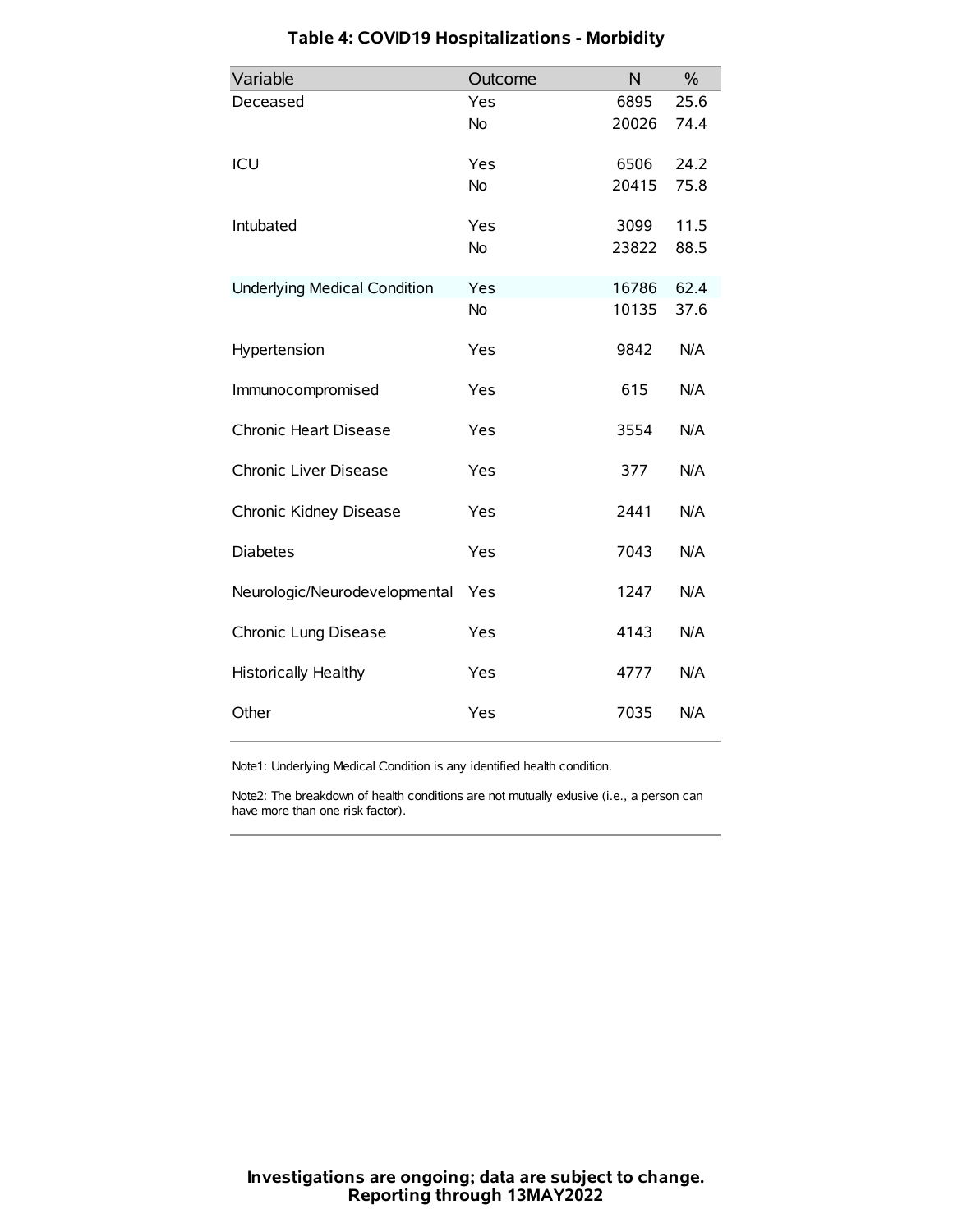| Variable         | Outcome                           | $\mathsf{N}$ | $\%$ | Population           | Rate per<br>100,000 |
|------------------|-----------------------------------|--------------|------|----------------------|---------------------|
| Age Categories   | Aged 4 or less                    | 1            | 0.0  | 149,165              |                     |
|                  | Aged 5 to 17                      | 6            | 0.1  | 406,595              |                     |
|                  | Aged 18 to 24                     | 20           | 0.2  | 216,762              | 9.23                |
|                  | Aged 25 to 49                     | 721          | 8.5  | 803,732              | 89.71               |
|                  | Aged 50 to 64                     | 1822         | 21.5 | 423,461              | 430.26              |
|                  | Aged 64+                          | 5908         | 69.7 | 318,459              | 1855.2              |
| <b>Birth Sex</b> | Female                            | 3339         | 39.4 | 1,160,285            | 287.77              |
|                  | Male                              | 5117         | 60.4 | 1,157,889            | 441.92              |
|                  | Unknown                           | 22           | 0.3  |                      |                     |
| Race/Ethnicity   | Hispanic                          | 1970         | 23.2 | 763,053              | 258.17              |
|                  | White                             | 4182         | 49.3 | 1,006,929            | 415.32              |
|                  | <b>Black</b>                      | 1088         | 12.8 | 262,671              | 414.21              |
|                  | Asian or Pacific Islander         | 1039         | 12.3 | 270,209              | 384.52              |
|                  | American Indian, Eskimo, or Aleut | 31           | 0.4  | 15,311               | 202.46              |
|                  | Other                             | 107          | 1.3  | $\ddot{\phantom{0}}$ | $\bullet$           |
|                  | Unknown                           | 61           | 0.7  |                      | $\bullet$           |

## **Table 5: COVID19 Deaths - General Characteristics**

Note1: Breakdown of Race is exlusively non-Hispanic.

Note2: The population data source is the Nevada State Demographer 2019 ASRHO Estimates and Projections Summary 2000-2038, 2020 projection, vintage 2019.

Note3: Rates for categories with fewer than 12 cases are suppressed due to high relative standard error.